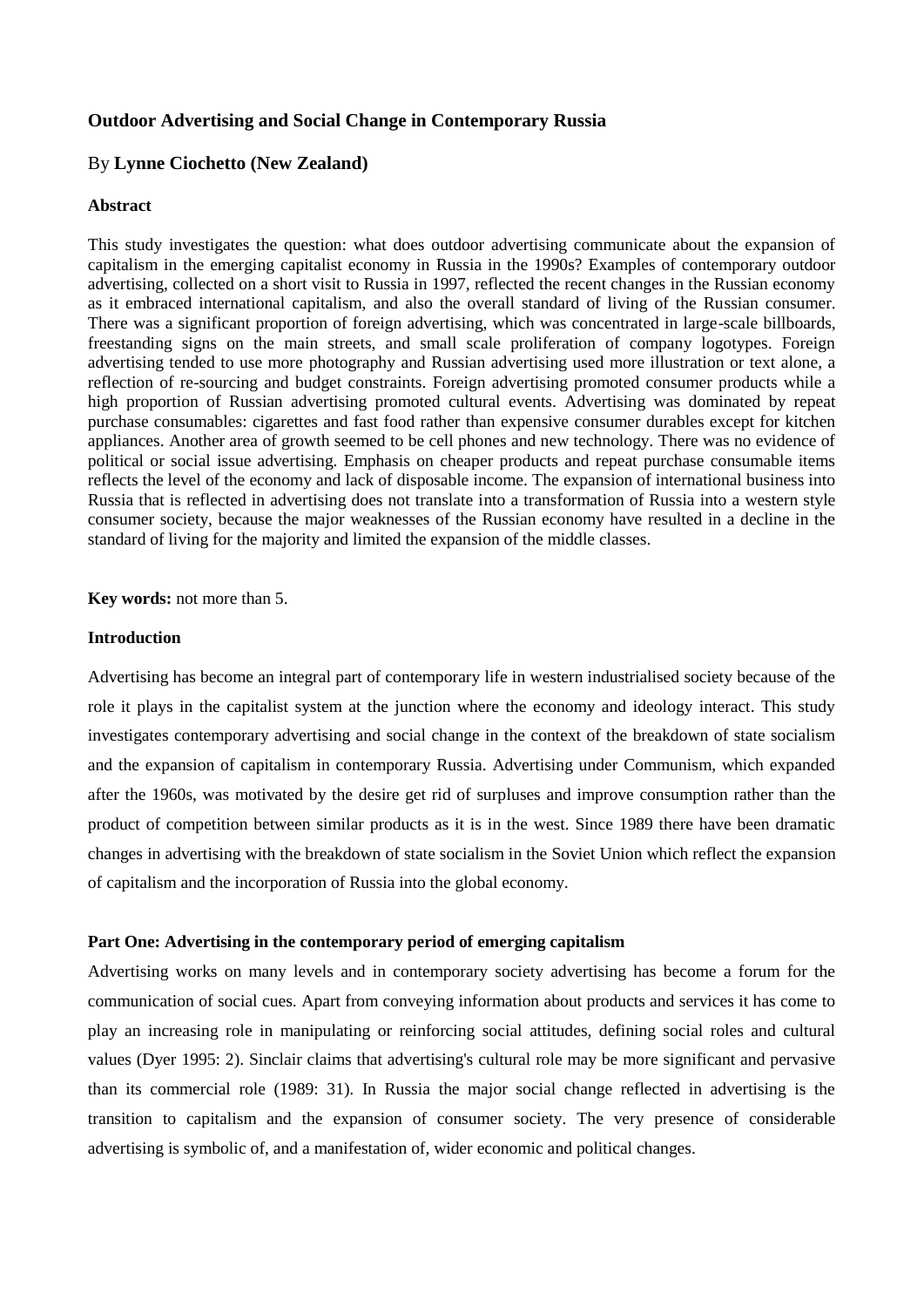In contemporary Russia a deluge of western products and western advertising based on western referent systems follows a long period of consumer deprivation. There has always been some form of advertising in Russia and the Soviet Union in the 20th Century. Advertising has reflected the political and economic context and can be divided into three different stages: pre-World War Two, 1945-1990 and the 1990s. Prior to World War 1 Russian advertising was similar to other capitalist countries with rational descriptive strategies emphasising product qualities. After the revolution in 1918 some advertising continued but advertising was used more for political propaganda supporting the new government. Under the administrative command system of Communism since 1945 advertising was limited to fulfilling politically defined goals. Since the breakdown of that system and the transition to a free market economy Russia has opened its doors to foreign products and advertising. Though still confined to high-density traffic areas the overwhelming impression in metropolitan contemporary Russia is of an inundation of advertising similar to, and sometimes in excess of, the West.

One of the most significant changes in contemporary advertising in Russia has been the result of the opening of the economy to foreign business. Advertising and advertising agencies have followed foreign business into Russia and there has been a significant expansion of foreign advertising in the years since 1989 when the first agency to set up in Russia, Young and Rubican, entered into a joint venture with Sovero. In 1993 they won the campaign for privatisation of state enterprises, the largest campaign to date in Russia. By 1993 the major western advertising agencies in Moscow were: D'Arcy Masius Benton and Bowles (Mars, Procter and Gamble); O&M; BBDO (Wrigley, Pepsi, Avon); BSB/Saatchi and Saatchi; McCann Erikson (Coca Cola) and Young & Rubican/Sovero (Goldman 1993: 34). These same companies, except for O&M, all ranked in the top 10 American advertising agencies in 1995 (Biagi 1996: 235). Procter and Gamble were Russia's biggest advertiser, their product list including Head and Shoulders shampoo, Old Spice aftershave, Vidal Sassoon shampoo and Blendax toothpaste.

There was an opportunity for advertisers to shape the market in their own image, but in 1993 most of the agencies were still deriving most of their revenue not from advertising but from public relations, promotions, direct mail and distribution. Cheap production costs, and presumably billings and media rates, meant that agencies had little opportunity to make a profit as they do in the west. Another characteristic of early advertising was the general advertisements that did not sell anything but just featured the name of the company (*Adweek*, March 29, 1993). Uncertainty in the wider context has had impacts on advertising as well: these included a negligible support system, ill-defined media and confusing taxes and rules. In 1993 a government committee was formed to set up a regulatory framework for the advertising industry (Goldman: 1993). Other practical issues affecting advertising agencies include the lack of copyright laws and incidences occur of creative theft, where companies put forward creative pitches and then the job is awarded to another company who are then asked to execute the first company's concept (Wells 1996: 114). The lack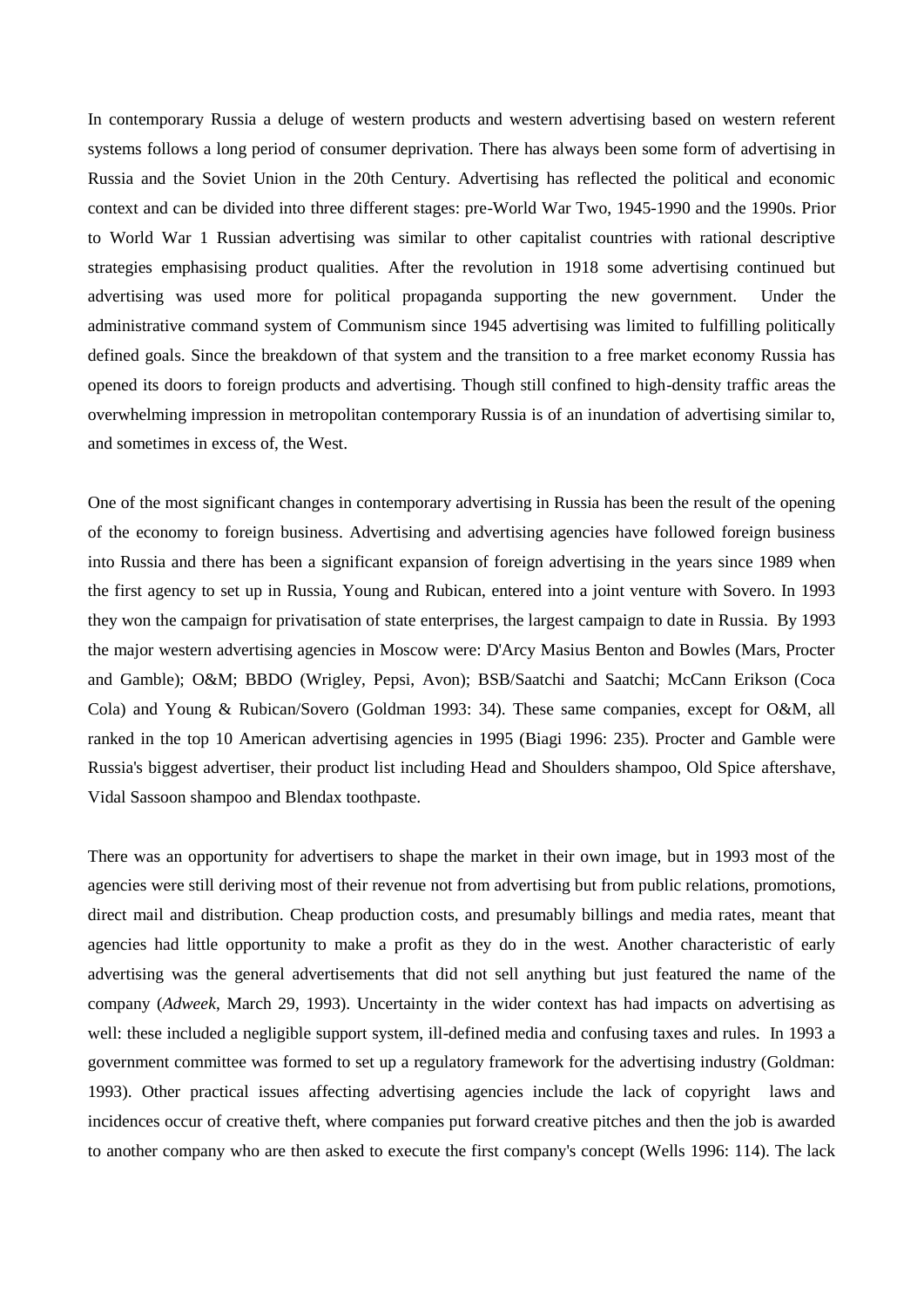of a commercial advertising tradition is also reflected in a shortage of local expertise in advertising both in copyrighting and execution (Burgogoyne:1995 and Repiev:1997).

The rapidity of social and economic change has meant that there has been dislocation throughout society in the 1990s and this also has affected advertising. The uncertainty over Russia's future and the dangers presented by the Mafia mean that businesses are more concerned with short term gain rather than long term planning. This affects their attitudes to advertising and weakens their position compared to international advertisers who are planning for long-term strategies and brand building that ultimately will strengthen their position (*Creative Review*, August, 1995). With the social structure in chaos, it was difficult to identify who has the money to target, so advertising had to be broad based in the early 1990s (*Art Direction*, December, 1992). In 1993 the three biggest advertising categories were spirits, cigarettes and chocolate bars (Goldman 1993) but in 1997 I found advertising for spirits and chocolate was not significant in outdoor advertising. Niche marketing is becoming apparent in the advertising of products such as sports shoes and cell phones. Until recently, as the political and economic system stabilised, income differentials increased and consumption rose which resulted in an increasing market for products. Foreign businesses set up production and the numbers of products available increased and the numbers of foreign products available also increased. Television advertising is also increasing in Russia and by 1995 four and a half hours of advertising were being broadcast a day (Burgoyne: 1995). Russia was the only country to allow cigarette and alcohol advertising on television until 1995 (Savenchko: 1999).

There has been a certain amount of consumer ambivalence to advertising associated with the expansion of the market economy. Some people resented the changes while others welcomed them. Resentment was generated when advertising showed products that people could not afford, or were only available for hard currency or even showed products that were not available (Wells 1996). The pent-up demand for goods was so great in the past that people wanted whatever was available and affordable and in the early 1990s it was enough for an advertiser just to announce that they had goods to sell (Creative Review, 1995). Some foreign firms took advantage of this to flood the market with poor quality goods, often made in China (Petrov, 2000). Advertising in Russia is complicated by contradictions, for example image advertising can backfire and amid hardship displays of wealth are both sought after and resented. Pragmatic campaigns can be more successful than image based campaigns. Thus a strategy for selling a razor 'look how sleek you can look' could have been more successful saying 'lasts 3 months, can use with cold water' (*Art Direction,* Dec 1992). Peoples' attitude to the west and western products is also ambivalent. Focus groups attacked McDonalds thinking that they were being sold inferior meat, while queues lined up to get in.

Figures from the Russian Public Relations Group reflect the rapid expansion of advertising in the early 1990s. From a small amount of revenue in 1992, in 1993 revenues amounted to \$US250 million and \$US 1.3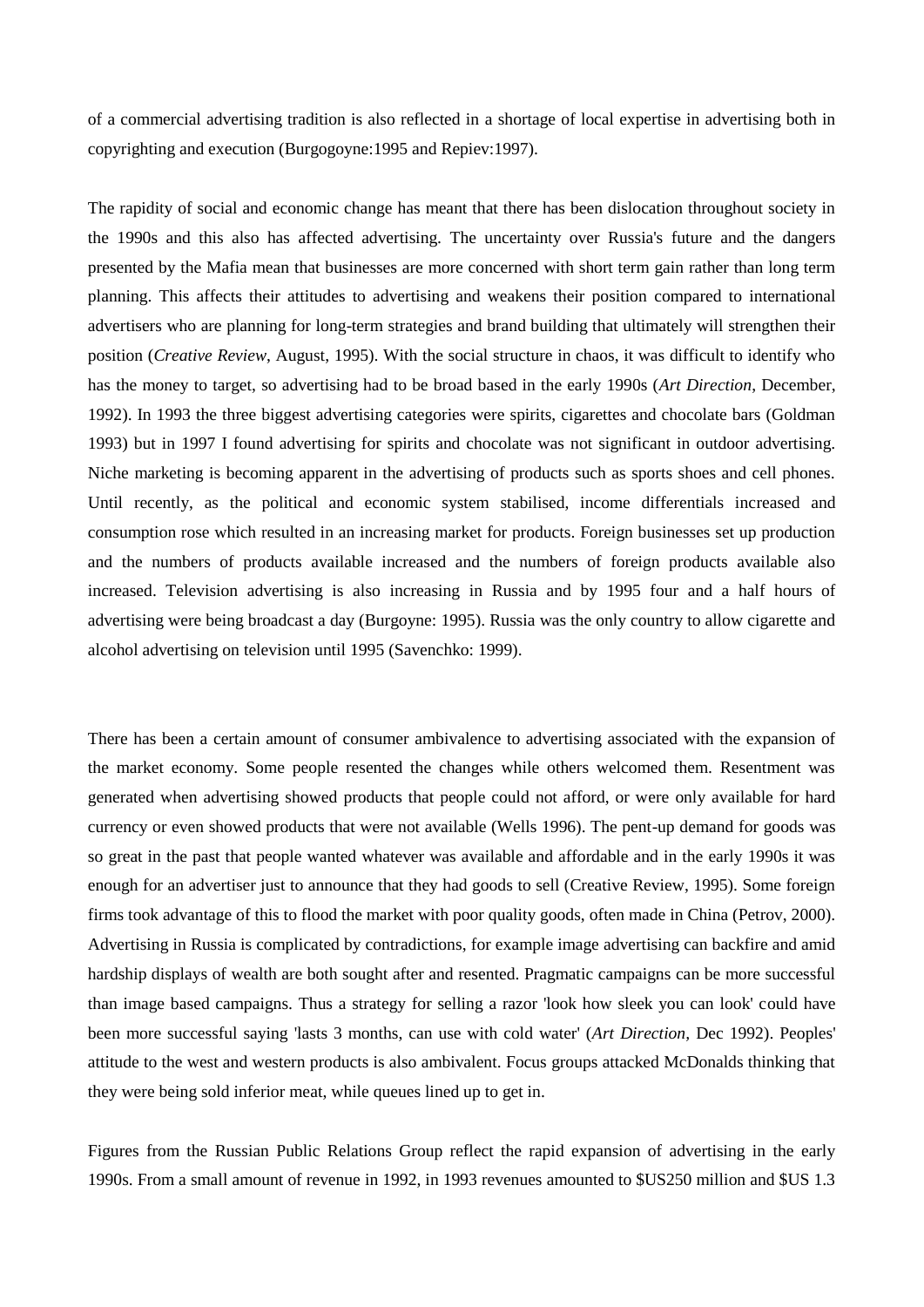billion in 1994 (Tantsura: 1995). After the 1998 crisis and the devaluation of the ruble it was estimated by Advertising Age that the Russian advertising market could contract by 38.5% from \$US 2.7 billion in 1997 to \$US1.8 billion in 1998. There was a decline in foreign advertising with foreign companies importing goods more affected than those who were producing in Russia. The decline in foreign advertising presented an opportunity for local producers to push their brands and was accompanied by a media campaign for consumers to buy Russian goods. By 1998 Russian advertisers made up 30% of all advertising revenues with the likelihood of increases in 1999 (Sarchenko: 1999).

There was also a change in the mood and content of advertising at this time. By 1997 there was evidence of a growing anti-western mood (Maheshwari: 1997). Products like Mars and Snickers were well received when they first came on the Russian market but eventually too much advertising created a negative reaction. 'Russianness 'came back into vogue in the late 1990s (Carryl: 1998) and the media launched a campaign appealing to consumers to buy Russian-made goods. Advertising strategies at this time also became more focused, and multinational companies switched from wide scale advertising all year round to support brands to seasonal promotions such as aspirin in winter and antiperspirants in summer (Sarchenko: 1999).

The expansion of capitalism in Russia in the early 1990s resulted in a decline in the standard of living for many because cutbacks in state subsidies brought hardship to many. There were improvements for some sectors and expansion in consumer markets during the 1990s but the recent economic crisis has had considerable impact on this expansion. Russia has a very different social profile from western capitalist countries which have significant middle classes. The average wage In Russia in 1994 was only US\$100 per month (*Economist* 1994: 67). In a recent article in the Moscow Times (27<sup>th</sup> September 2000) it was estimated that if a middle class monthly income was \$US500-\$1500 per person, then numbers have dropped from 15% of the population in 1998 to less than 10%, in comparison to the United States where the middle classes are seen to be 64% of the population. Moscow is seen to have the highest concentration of middle class people estimated at 20%. With the middle classes so small, and with large numbers of the population with little disposable income this limits the size of the markets for consumer products.

#### **Part Two: Impressions in 1997**

In April 1997 I had the opportunity to make a brief visit to Russia. I was able to document a large proportion of the outdoor advertising in the main streets of inner Moscow and Saint Petersburg. Advertising tended to be saturated on the main shopping streets of both cities, Arbat Street and Old Arbat Street in Moscow and Nevsky Prospect in St. Petersburg, and on the roads to the airports. I listed the billboards on the motorway in Moscow (31 km) and photographed many of them in St. Petersburg. Neon signs were also prominent in the squares near the Moscow Railway station in St. Petersburg and along the river by the White Palace in Moscow. The quantity and concentration of advertising was a surprise, and reflects the rapidity of recent change in Russia. A colleague who visited the same locations in 1995 saw none of the advertising I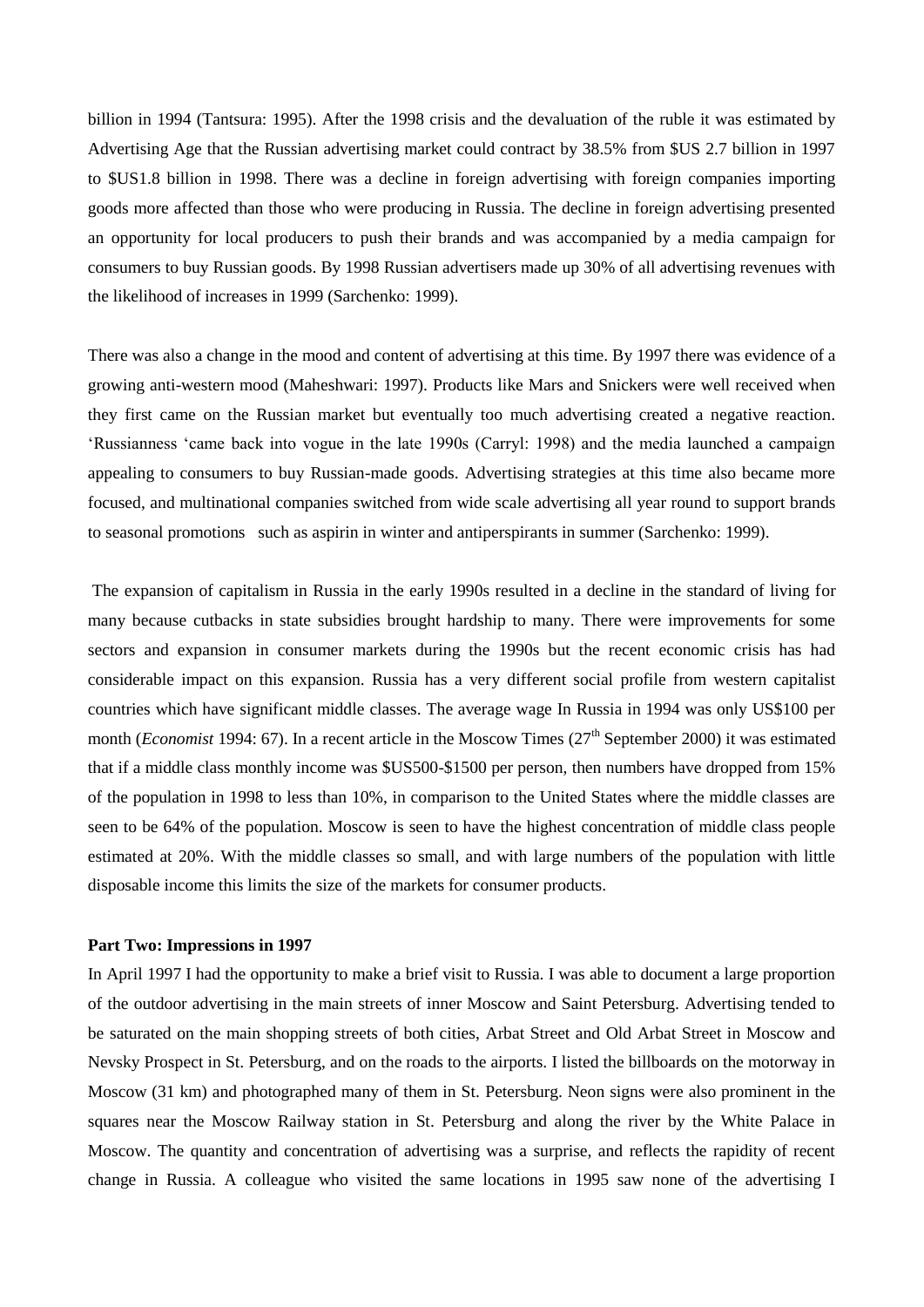documented. Off the main streets, however, there is little advertising and it was easy to gain an impression of what streets looked like under Communism when there was limited advertising.

I consider that the images collected reflect the chief characteristics of outdoor advertising in those cities and that the sample gathered, while not statistically representative, does reflect the main thrust of contemporary advertising in Russia as these were the centres of population concentration in the two largest cities. Moscow and St. Petersburg are the key centres of economic and retail activity in Russia. Moscow has the highest concentration of advertising agencies and outdoor advertising amounts to 60% of advertising revenue. Outdoor advertising was both accessible for documentation and important in the Russian context where 'old fashioned media' including outdoor advertising, shop window display, catalogues brochures and leaflets were the dominant forms of advertising in the 1970s (Hanson:1974) and continues to be significant in the main centres. Monthly advertising rates in Moscow in 1999 were \$US 500 for banners hung over the streets and \$US 500-\$700 for billboards (Sarchenko: 1999).

I felt that this snapshot approach to advertising could provide useful insights into the characteristics of contemporary social change. In analysing the advertisements I focussed on the amount of advertising for foreign products compared to Russian products and what strategies are being used to market those products. My aim was to create a profile of advertising, which would provide an indication of the amount of advertising of foreign products, and whether they were being advertised with global strategies or customised to the local market. Assumptions that I made included: the incidence of global products originating in capitalist industrialised countries would reflect more the globalising of marketing rather than manufacturing as Russia only allowed foreign production since 1990 (Shama:1996). The globalisation of marketing is accompanied by globalisation of consumption and eventually the homogenisation of culture even if marketing is customised to local markets. The key criteria I used were: what was the percentage of foreign advertising compared to Russian advertising; were the advertisements text only, in English text or without text; did the advertisements have company symbols or logotypes; were the products consumer durables, durables or services; were the images photographic or illustrative and what was the physical form of the advertisements? A total of 236 advertisements were surveyed.

#### *1. Key characteristics*

Hardly surprisingly, foreign products dominated advertising both numerically and in their physical characteristics. There was much differentiation in the types of displays used. Foreign products dominated the large-scale billboards and new freestanding street signs and some of the largest advertisements were several stories high and have major visual impact. There was also much foreign advertising on bus shelters and kiosks along main streets, neon signage on buildings, as well as on buses and trams. On Arbat Street in Moscow there were many smaller signs hanging from lamp-posts. The freestanding displays on Nevsky Prospect, as well as the advertising on bus shelters, have been put in place in the last two years according to a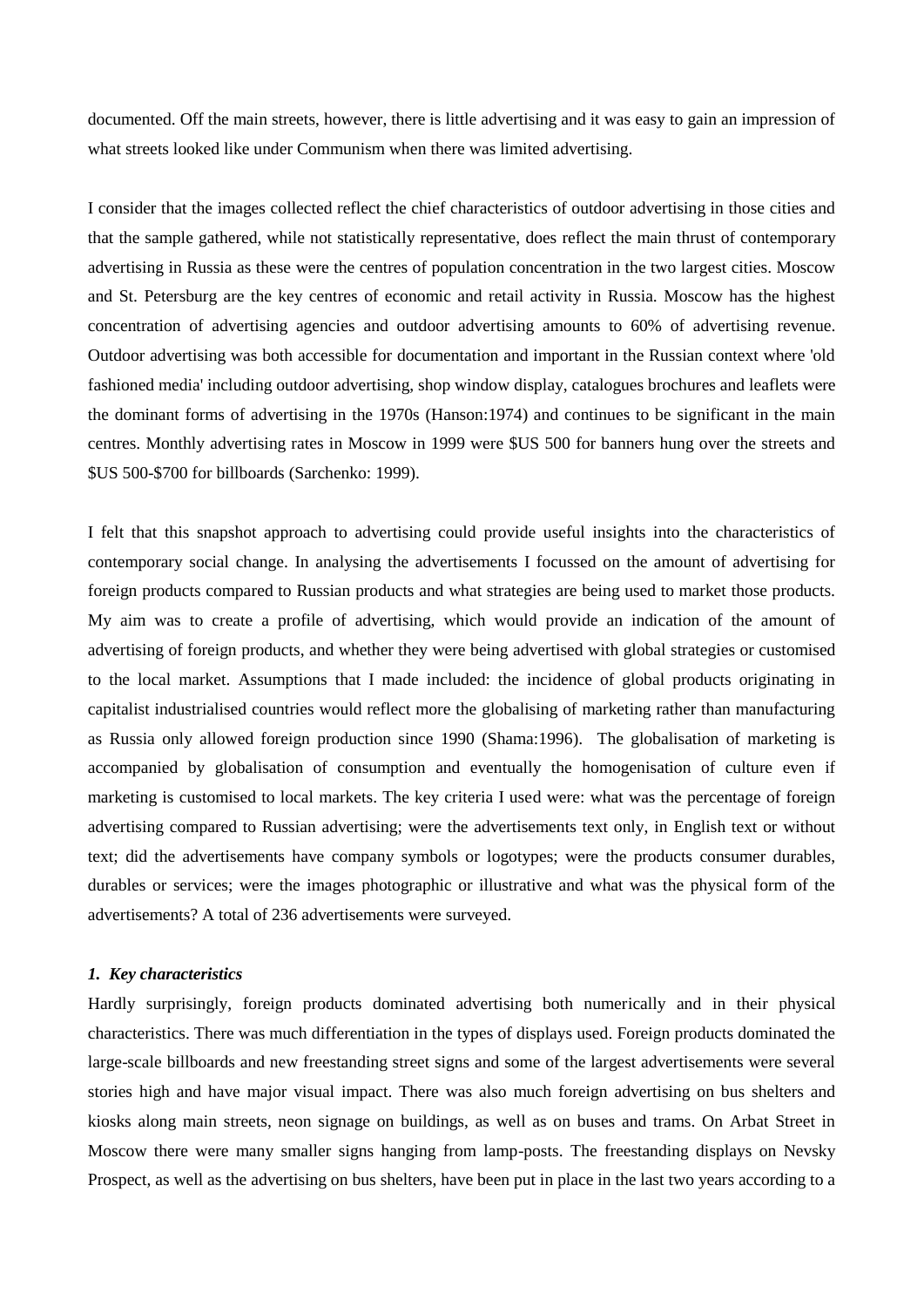colleague who visited in 1995. There was more Russian advertising attached to buildings, than in freestanding displays and billboards, and Russian advertisements tended to be small posters, clustered together and a high proportion were for cultural events rather than products.

#### *2. Product types and their country of origin*

I was interested in investigating Sinclair's proposition that 'the goods with the heaviest advertising and most intensive product differentiation are not positional markers of status, but relatively cheap, accessible, mass marketed, repeat purchase, non-durable items' (Sinclair 1989: 6). The data collected supported this. The most advertised product was cigarettes with 13% of the total. The other product that was widely advertised was Coca Cola with its unique style of saturation advertising, mostly small scale but pervasive, and more so than Pepsi, which has been in Russia much longer. The western running shoe which seems to have superseded jeans as the international icon of the male youth market was also commonly advertised. This profile differs from that described by Goldman in 1993, where the main products advertised were alcohol, cigarettes and chocolate (1993).

There was a significant amount of advertising for household appliances, compared to western markets, which reflects the scarcity of these products under Communism. Most of these products are European brands. There was also a noticeable amount of advertising for sweets. European products tended to dominate the consumer durable advertising while American advertising dominated the repeat-purchase consumption items, cigarettes and soft-drinks. Repeat purchase consumables (cigarettes, fast food and soft-drinks) were the most advertised products and were promoted with lifestyle campaigns which had American references without being blatantly American except for cigarettes.

### *3. Advertising strategies, the types of products advertised and country of origin*

Globalised strategies using English were not common, this reflects the fact that English is still not commonly spoken. Foreign advertising usually had Russian text, and only a small proportion used a combination of English text and Russian text. Some of the consumer durables were advertised with just an image of the product and its name or the product and a telephone information number. No foreign billboard advertising used only the company name without an image as did some Russian advertising. Foreign advertising was dominated by photographic images and there was not much evidence of computer manipulation in the imagery except for NBA/Sprite and Pepsi. Asian companies such as Samsung, Daewoo, Sony, Hyundai are also making their presence felt, but I only saw each company represented once.

Other characteristics of globalised marketing, saturation and variety of manifestations, were evident for products such as Coca Cola and Marlboro. There was a considerable amount of small advertising on shop windows, kiosks and telephone booths and Coca Cola was even attached to street signage in Saint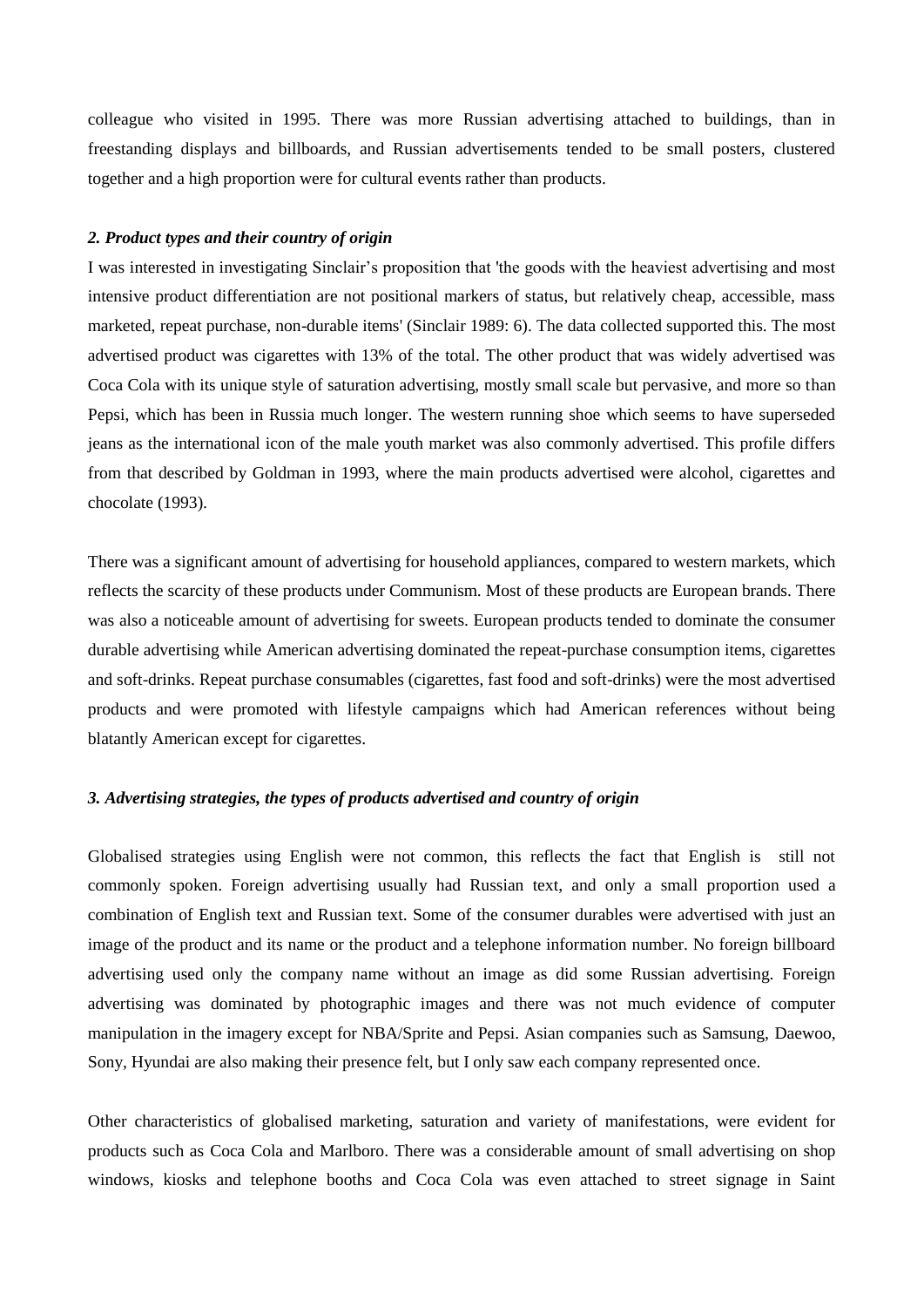Petersburg. There was a considerable amount of signage with just the company name on it or their symbol such as Kodak and Philips. There was very little advertising of just the product without text except for Coca Cola and Marlboro which often had just the had the product name and package graphic, or sometimes just had an image, photo of the cigarette packet and the company name. Marlboro, the world's most expensive brand, and valued at \$31 billion (De Mooij 1994: 92), was also the most commonly advertised cigarette with a range of strategies including a couple of different cowboy images as well as the rafting image that was seen throughout Eastern Europe. Two local brands were common, including Peter the Great, which just had an illustration of the package, and another that was advertised with a very western lifestyle image of a group of men round a fire beside a river.

There was a much higher incidence of Russian advertisements with just text or simply a large company name. Most concert and theatre posters and notices were text only or with a small graphic. There was a much higher use of illustration than photography in Russian advertising. There is a tendency to use bold primary colours, especially in text only advertisements. The small cultural posters tended to be printed in one or two colours on a white background, reflecting budget and production constraints, and also the ephemeral natural of the product. Russian advertising tended to fall into the descriptive or rationalist category as defined by Leiss et al (1990) similar to earlier stages in western advertising.

Russian advertisements for products tended to use illustration rather than photography and this probably reflects the level of training and budgeting constraints experienced by Russian agencies. There was little evidence of social service advertising or government advertising. There was a noted absence of any evidence of the traditional Russian folk heritage or the strong Russian graphic design tradition in Russian advertisements. Asymmetric layouts, powerful photomontages, layering of typography and images were pioneered in the Soviet Union in the 1920s and Soviet designers were leaders in the modernist movement, are still influential on contemporary graphic design. It is ironic that Russian designers of this period have become a key references for 'postmodernism' and contemporary designers of the western industrialised countries in the 1980s and 1990s. There was also no evidence of the Soviet realist tradition of the 1930s to the 1950s. This trend reflects the contemporary rejection of the icons of communism. A change in this trend was in evidence by the end of the decade with an increase in Russian imagery, with Coca Cola joining the trend in 1998 with a campaign based on Russian folklore (Wirth-Fillman, *Marketing News*, October 12, 1998).

Technological and electronic products were promoted with less emphasis on lifestyle, which partly reinforce Levitt's (1991) claims that consumers in all societies are driven by the desire for the latest, high quality technology at the lowest prices. Another factor would be that the referent system of international business is itself understated and doesn't need a hard sell, and its associations with jobs, income, status and power are more easily made compared to the aspirations addressed in cigarette advertising. Consumer durables were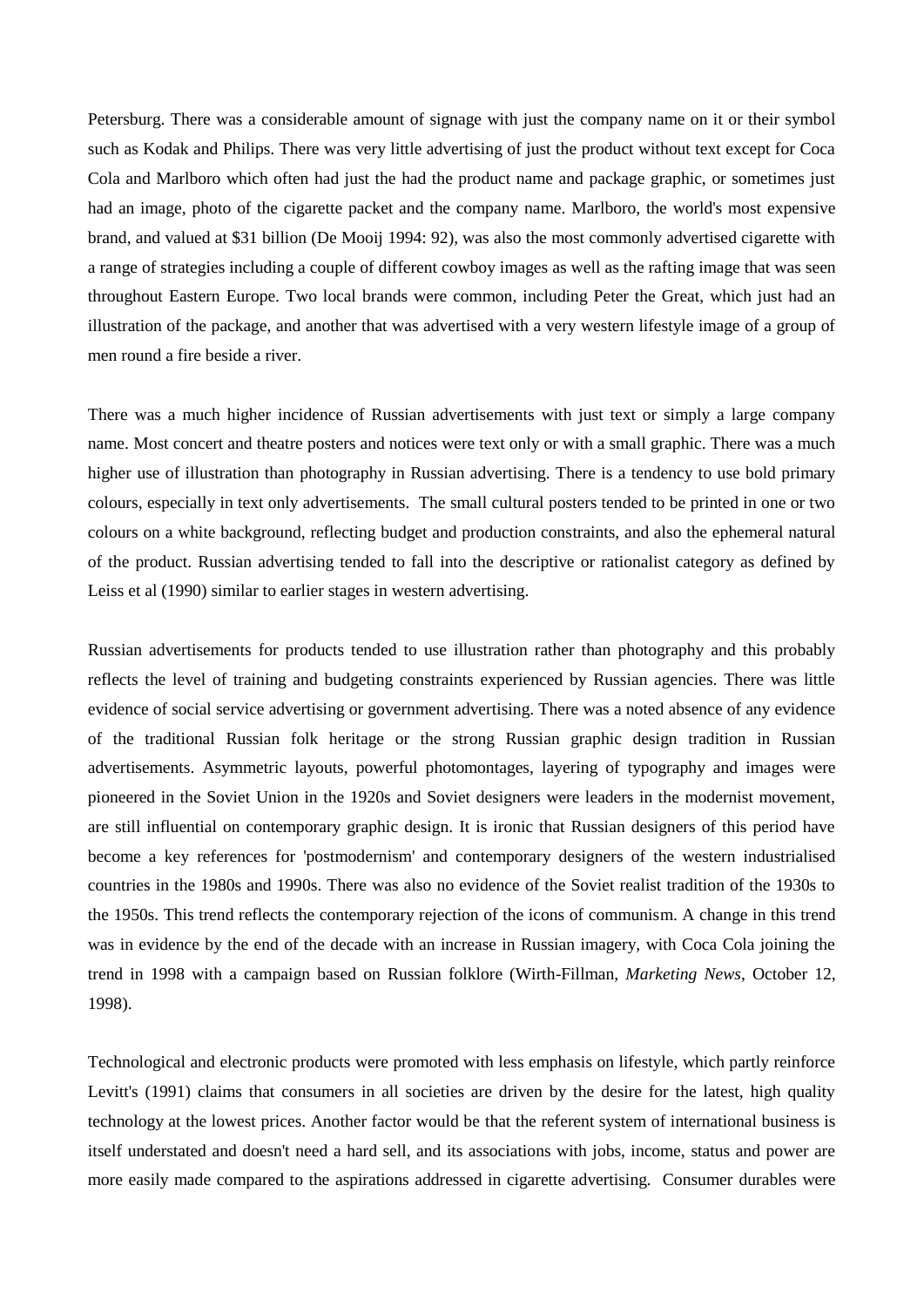also mainly European in origin (rather than from Asia) and were not marketed with lifestyle campaigns or cultural referents (as were cigarettes and fast food).

### *4. Social and cultural impact and changes*

.

Cultural change is inevitable with the increasing globalisation of consumption in terms of fast-food, soft drinks, clothing and cigarettes. American culture is promoted with some products such as Coca Cola which is strongly promoted with American food such as hamburgers and barbecues but the range of messages is diffuse when you look at the number of campaigns, even across the same product group, a good example being cigarette advertising. Foreign cigarette advertising tended to be dominated by personalised lifestyle advertising, but some local brands followed a similar format, with images of men bonding around a campfire. Some cigarettes had simply a photo of the package, while Peter the Great cigarettes (Russian) had an illustration of the package. There was no evidence of the largest foreign advertiser of 1995, Proctor and Gamble (Old Spice, Blendax and Head and Shoulders shampoo) but these products may just be marketed in different format from outdoor advertising.

Foreign advertising in Russia is thus tapping into cultural values that already exist. In time, if the standard of living improves advertising could contribute to the expansion of consumer culture as in the west. The aspects of culture first affected by advertising are the cheaper consumption items such as food, drinks, clothing and the smoking of cigarettes which are dominated by lifestyle marketing and heavily dominated by American companies that reinforce the value of American culture and lifestyle. Food and consumption patterns are likely to change and there is likely to be more consumption of take-away and fast food. One of the McDonalds that have opened in Moscow is one of the largest in the world. There is also a duplication of the concept in local variations of hamburger and fast-food restaurants. The consumption of soft drinks like Coca Cola, Pepsi and Sprite will all increase, with perhaps a decrease in alternative local products, but also it is quite possible that the market itself will expand. American food is promoted with Coca Cola advertising, including hamburgers, barbecues and shishkebab (eastern food that has been colonised). Sportshoes and baseball caps are the most obvious American clothing being adopted.

Institutional change is much harder to assess. The breaking down of the social support system can not be attributed to advertising but is the result of the breakdown of the economy. Expansion of capitalism and consumer markets could result in the expansion of consumer industries and a move away from the heavy industry focus, but it will be a long time before Russia will resemble the consumer culture profile of western industrialised nations.

Conclusion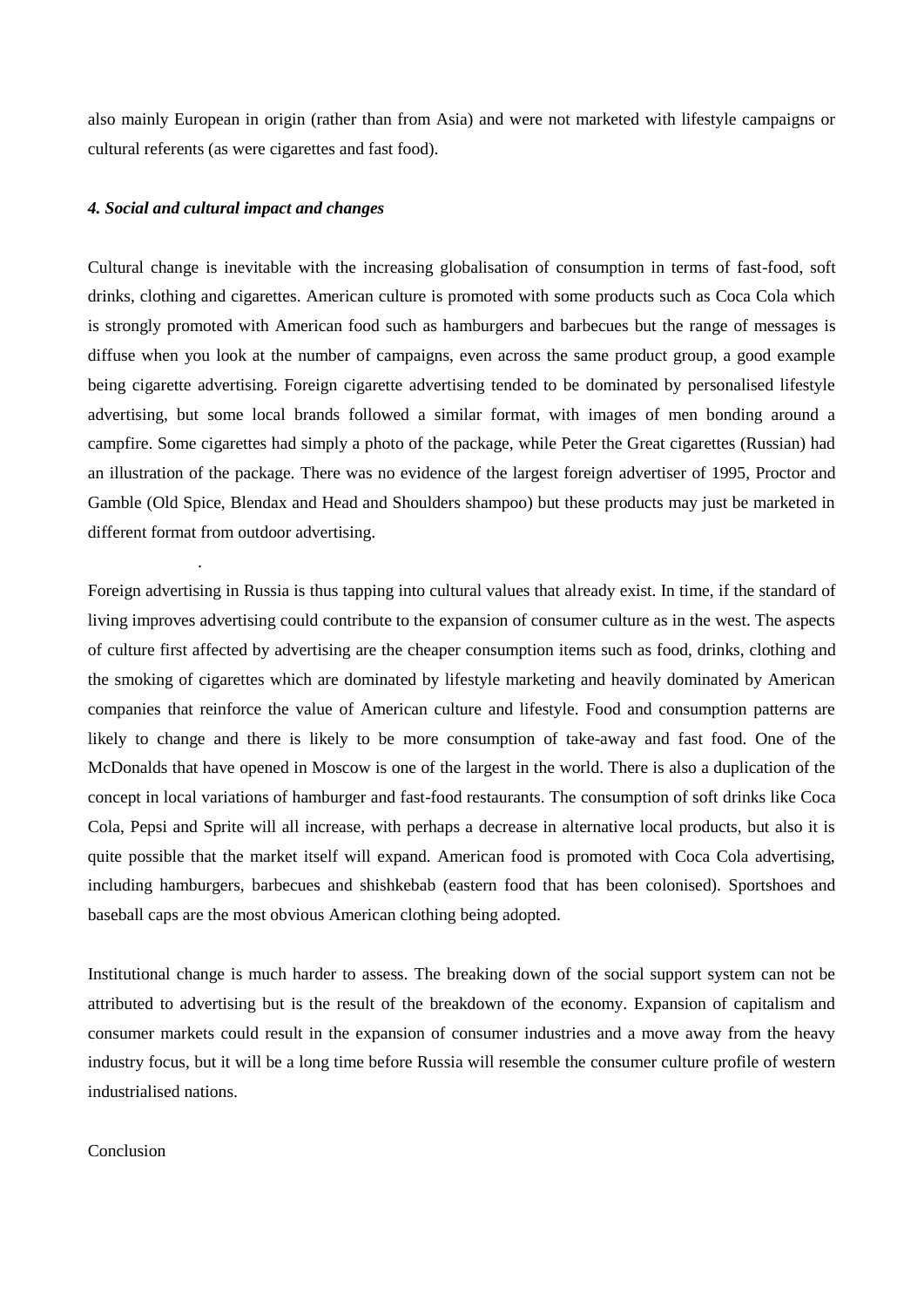Advertising has become an integral part of life in western industrialised society. It plays an important role in selling the products of industry, reflects social change but also plays a more subtle role in defining and reinforcing cultural values. In contemporary Russia advertising epitomises the expansion of capitalism and the breakdown of the Communist system. This study of outdoor advertising reflects these major changes and the opening of the economy to foreign business.

The profile of advertising reflected the proliferation of foreign companies which dominate outdoor advertising in terms of size, type of display and the pervasiveness of global brands such as Coca Cola and Marlboro. The advertising also reflected the globalisation of business with companies originating in the United States, Asia and Europe, product type tending to be aligned with countries of origin. Advertising was dominated by cigarettes and soft drinks which are cheap, non-durable, and repeat purchase items and the absence of expensive items like cars reflects the standard of living and level of disposable income of the population. These heavily advertised products tended to be American in origin and promoted with lifestyle campaigns which are part of an American referent system that probably has a strong appeal to Russian consumers associated with higher standards of living, freedom from political oppression, more of a hedonistic lifestyle and reflect a glamorising of the culture that was out of bounds for so long. These same appeals however, do seem to work in most nations of the world whether they have been Communist or not.

Russia has been considered an important emerging market, it is a market that is part of the European tradition, it is already industrialised and there was an enormous potential market of consumers who have experienced consumer deprivation, scarcity, queuing for basic goods and lack of quality in the goods available. These problems were associated with the Communist system and the expansion of capitalism was linked to the rejection of that system. However, the breakdown of Communism and the expansion of capitalism did not result in rising standards of living for a large proportion of the population. This is reflected in the types of products advertised which reflect low levels of disposable income and an economy still in crisis. Thus the expansion of advertising in Russia does not herald the transition to consumer society similar to western industrialised countries.

#### **Bibligraphy**

Anonymous, 1992, 'Inside Russian Advertising: A Few Steppes to Go', *Art Direction*, December. Anonymous, 1994a, *The Economist* 'The Road to Ruin', January 29th, 25-27. Anonymous, 1994b, *The Economist, '*The Sale of the Century'*,* May 14th, 67-69. Anonymous, 1994c, *The Economist, 'Ru*ssia's Mafia, More Crime Than Punishment', July 9th, 15-18. Anonymous, 1994d, *The Economist, '* Russia's Crumbling Financial Pyramid', July 30th, 67-68. Anonymous, 1994e, *The Economist,* 'After Communism, Counter-revolution', December 3rd, 23-27. Anonymous, 1995a, *The Economist, '*The Rise of the New Right', January 28th, 21-23. Anonymous, 1995b, *The Economist, '* Russia*,* Five Years On', June 24th, 47-48. Anonymous, 1995c, *The Economist*, 'Boris the Broker Evolves', July 8th, 77-78. Anonymous, 1995d, *The Economist,* 'Will Russia Reverse Reform*?'*, October 28th, 13-14. Anonymous, 1996, *The Economist,'* Russia's Fear: Worse Factor', June 1st, 51-52. Aslund, Anders, ed, 1994a, *Economic Transformation in Russia,* Pinter, London. Aslund, Anders, 1994b, 'Russia's Success Story', *Foreign Affairs*, v73, Sept/Oct.